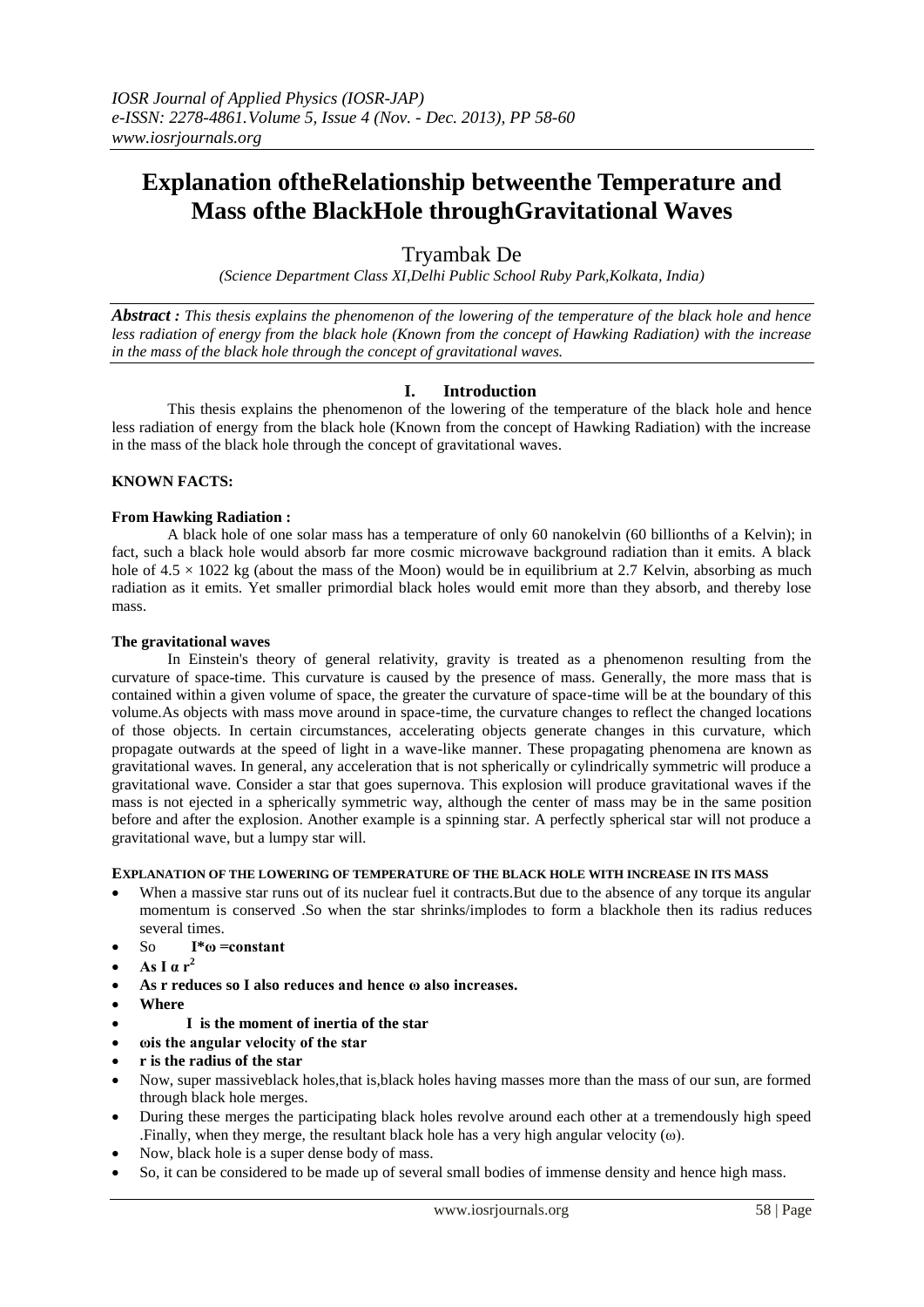## *Explanation Of The Relationship Between The Temperature And Mass Of The Black Hole Through*

- (The black hole is not a perfect sphere like any other celestial body because of the high angular velocity.)
- Now, as they are a part of the black hole, they are revolving around the axis of rotation of the black hole.
- Therefore, they are undergoing acceleration as every moment; as their direction of velocity is changing(so they are accelerating).
- Now, we know that when anybody having mass accelerates,then it produces gravitational waves which are a consequence of Einstein's theory of relativity.
- Now, greater the mass of the black hole,greater is the number of such parts of immense density and hence high mass.
- So, greater is the gravitational waves produced.
- These gravitational waves propagate in all directions from their source and also travel through the body of the black hole(or its core).
- As these waves pass through the black hole they can undergo constructive as well as destructive interference.
- If they undergo constructive interference, then the amplitude of the resultant wave increases.
- Now, as the trough of the resultant gravitational wave passes through a region of the black hole,the space expands and the dense particles tend to move away from each other and as a result they absorb energy in the form of heat from the surrounding parts of the black hole to overcome the strong forces of attraction in between them. As a result temperature decreases (as heat energy cannot be instantly absorbed from the surrounding). The expansion is favored as everything tends to have maximum randomness or entropy (as the dense particles in a black hole are tightly bound and have very low randomness).
- When the crest of the gravitational wave reaches a region of the black hole, then as the particles arealready in a state of equilibrium. So, they resist further compression. So they cannot be brought too close to each other as they can be moved apart. So there is a net absorption of heat.
- Hence the temperature of a black hole decreases with increase in mass of the black hole.

#### **1.1 The deduction of the relation between the temperature of the black holes and the mass of the black holes**

- $A \alpha M_B$  and  $A \alpha \omega_B$
- Therefore  $A \alpha M_B * \omega_B$
- Now  $T_B \alpha$  1/A
- Therefore T<sub>B</sub> α  $1/(M_B * ω_B)$ <br>
So T<sub>B</sub> α  $1/M_B$
- So  $T_B \alpha$  1/M<sub>B</sub> [As  $\omega_B$  is constant for a black hole]
- So  $T_B = \beta_t * 1/M_B$
- $M_B$  is the mass of the black hole
- A is the amplitude of the resultant gravitational wave produced on account of constructive interference.
- $\omega_B$  is the angular velocity of the black hole
- $T_B$  is the temperature of the black hole
- $\bullet$   $\beta_t$  is a constant of proportionality
- Explanation of the relation between the black hole radiation and the mass of the black hole
- We know that the amount of heat radiated or absorbed is directly proportional to the difference of temperature of the system and the surrounding.
- $R_B \alpha (T_B^4 \epsilon^* T_S^4)$
- $R_B = \sigma^* (T_B^4 C^* T_S^4)$
- $R_B = \sigma^* (T_B^4 C^*T_S^4)$  [As  $T_B = \beta_t * 1/M_B$ ]
- $R_B = \sigma^* ((\beta_t * 1/M_B)^4 C * T_S^4)$
- $R_B = \sigma^* (\beta_t^4 C^*T_S^4 * M_B^4)/M_B^4$
- $R_B = K / M_B$ <sup>4</sup> [K=  $\sigma^* (\beta_t^4 C^* T_S^4 * M_B^4)$  is another constant when  $T_S$  is a constant ]
- $R_B \alpha$  1/  $M_B$ <sup>4)</sup>
- Where  $R_B$  is the radiation emitted/absorbed per unit area by a black hole.
- $T<sub>B</sub>$  is the temperature of the black hole
- $T<sub>S</sub>$  is the temperature of the surroundings
- $M_B$  is the mass of the black hole
- In deriving the above relation we use Stefan-Boltzmann Law.
- Є is the emissivity or the relative emittance of a body since the surroundings of a black hole need not be a perfectly black body. (0< Є<1)
- σ is the Stefan's constant
- So if the mass of the black hole is small and as